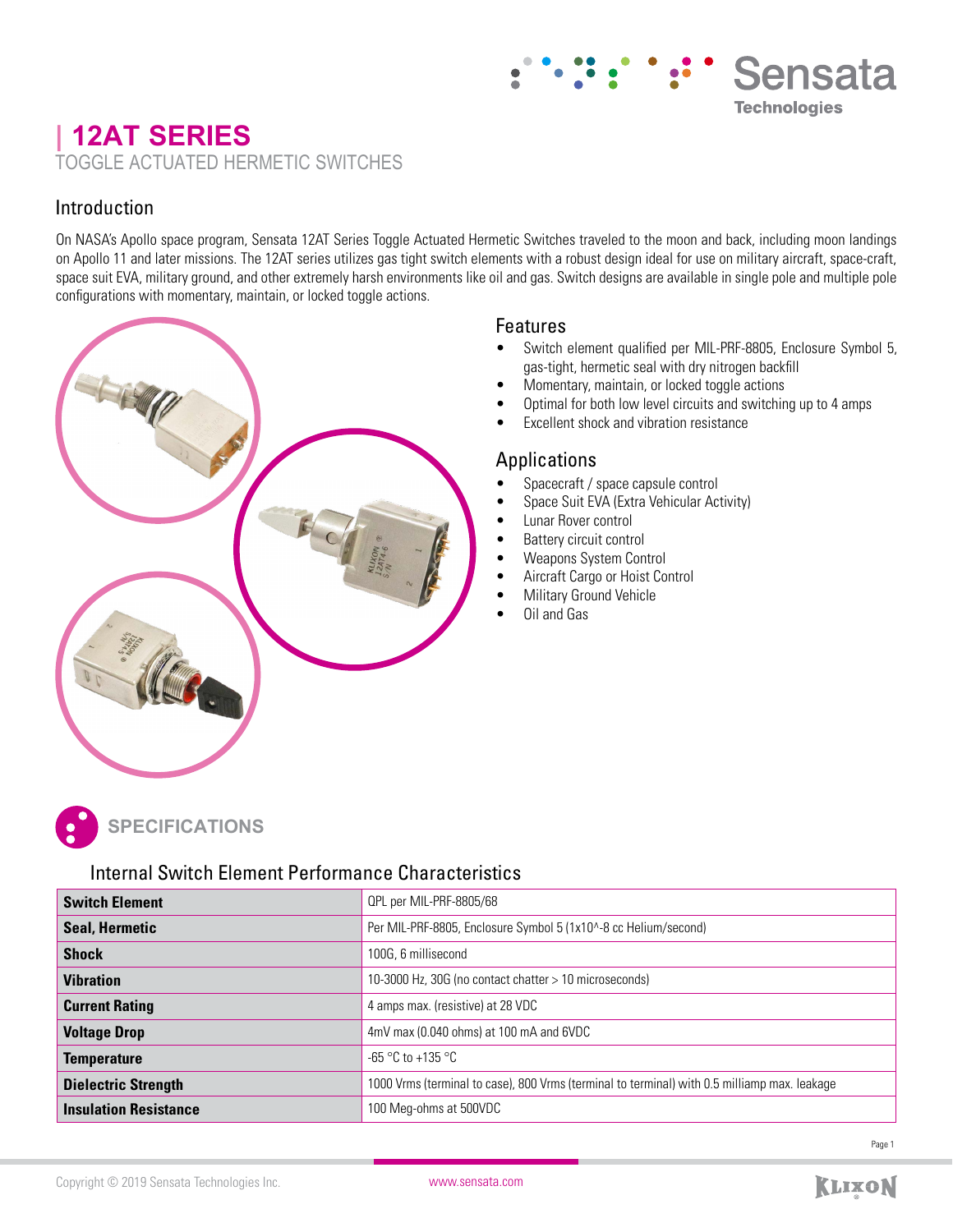

The most popular configurations are shown below. Consult factory for additional configurations.